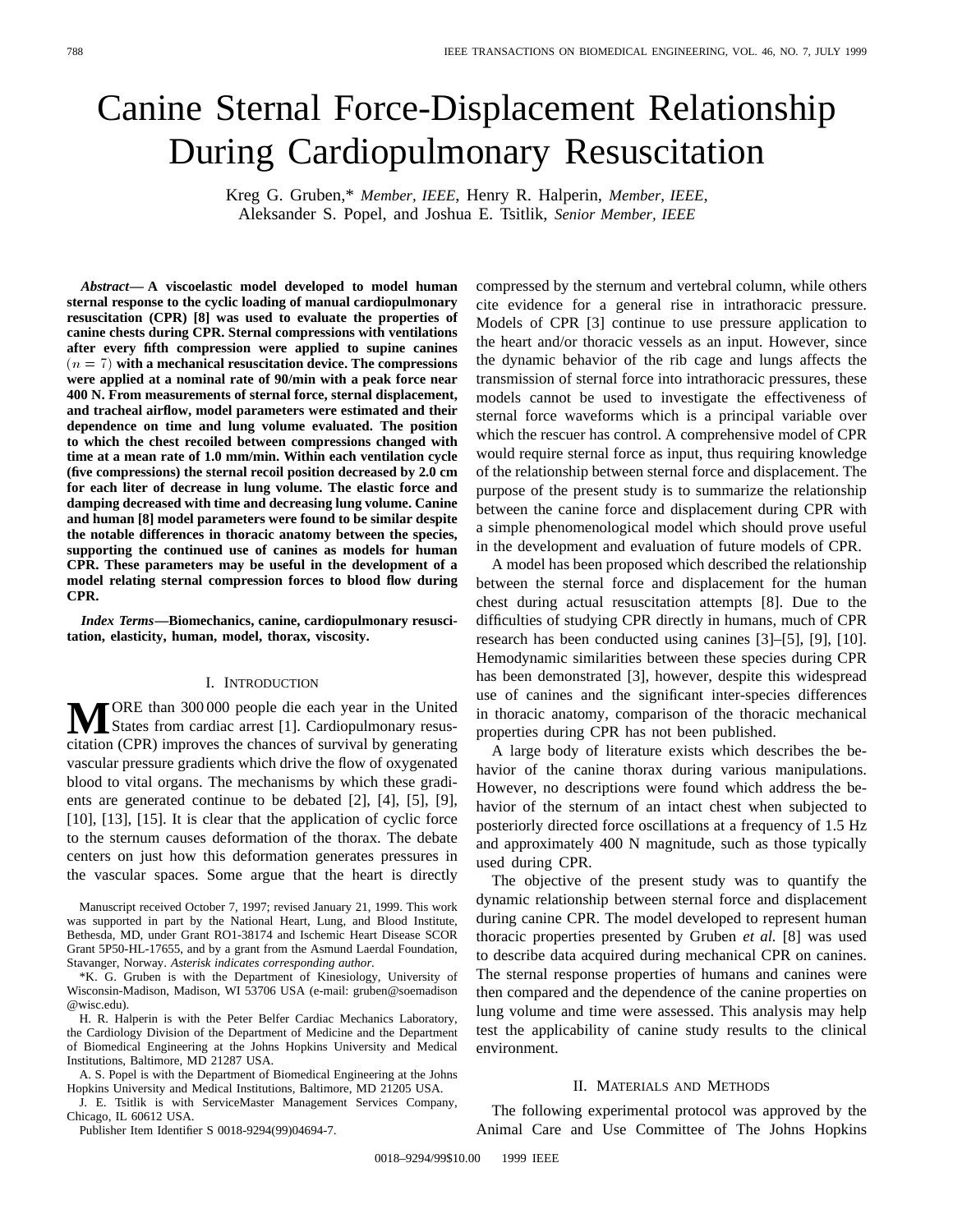

Fig. 1. Experimental setup. The supine canines were placed in a thoracic cradle and sternal compression was delivered through a sternal vee. These lateral supports ensured repeatable compressions by maintaining the canines supine position. The piston of a pneumatic chest compressor was connected to a force measuring module [7] which was in turn connected to the sternal vee. The cradle sides measured  $46 \times 8.4$  cm and tilted  $25^{\circ}$  off vertical, while the sternal vee measured 4.2 cm along the canine's long axis by 5.6 cm, tilted  $40^{\circ}$  off vertical.

University, Baltimore, MD, and the care and handling of the animals were in accord with National Institutes of Health guidelines. Mongrel canines  $(n = 7)$  with body mass between 21.8 and 26.8 kg (mean  $=$  23.9 kg) were anesthetized with sodium pentobarbital (32 mg/kg iv) and additional dosage was administered as necessary. Mechanical volume ventilation was provided during preparation (Harvard Respiration Pump, model 607, Harvard Apparatus Co., Inc., Millis, MA). The canines were placed supine in a cradle and sternal compressions were applied through a rigid sternal vee whose purpose was to ensure repeatable application of compression force to the sternum. The sides of the sternal vee were of sufficient size to keep the chest compressor centered on the sternum while not being so large that lateral rib motion was impeded (Fig. 1). The sides of the thoracic cradle and sternal vee could slide laterally to accommodate variations in chest size and were fixed in place once being adjusted to ensure a snug fit against for each canine. Sternal compressions were performed by a mechanical pneumatic chest compression device modified by the manufacturer to be computer controlled (Fig. 1) ("Thumper," Life Aid Cardio Pulmonary Resuscitator, Model: X1004, Michigan Instruments, Inc., Grand Rapids, MI). The piston of this device was connected to a force measuring module [7] which was in turn attached to the sternal vee. This module measured only the vertical component of the sternal force. Sternal displacement was measured with a linear potentiometer (model: M1326-4-103, Maurey Instrumentation, Chicago, IL) attached to the sternal vee and a frame mounted to the surgical table.

Ventricular fibrillation was induced with 60-Hz alternating electrical current delivered to the right ventricle via a pacing catheter. Following fibrillation, sternal compressions were delivered once every 0.67 s (equivalent to a rate of 90 cycles/min). A Bear1 Adult Volume Ventilator (Bourns Medical Systems, Inc., Riverside, CA) modified to be externally controlled was used to ventilate the canine through a tracheostomy during chest compressions. Breaths of approximately 300 ml room air were delivered while compressions were suspended for 1.2 s following every fifth compression. A pneumotachometer (model: 3, S/N: 3.5926, Fleisch, Switzerland) coupled with a differential pressure transducer (model: DP45-

Force  $(F)$ , displacement  $(x)$ , and airflow  $(Q)$  measurements were digitized at a rate of 200 Hz and recorded on magnetic disk for subsequent analysis. Velocity  $(\dot{x})$  was calculated from displacement using a two-point centered derivative and was then digitally filtered (2 dB cutoff frequency  $= 18$  Hz). Acceleration was calculated by taking the first time derivative of the filtered velocity. The force applied to the sternum was calculated by subtracting the product of the acceleration and the mass of the sternal vee (mass  $= 0.475$  kg) from the measured force. The zero displacement position was taken as the minimum value for displacement for each canine's data set. Force and displacement are expressed in Newtons (N) and centimeters (cm), respectively, with velocity in units of centimeters per second (cm/s). Airflow is expressed in liters/second (l/s) and lung volume in liters (l).

Segments of data 90 s long were selected for analysis. This length of data was chosen to ensure that enough compression cycles would be observed to accurately represent the chest properties and to adequately assess the dependence of these properties on time and lung volume. All canines received at least one minute of prior compressions to assure initial mechanical preconditioning of the chest. Due to the use of mechanical compression and ventilation devices the compressions were extremely repeatable (Fig. 2). This allowed analysis of the effects of time and lung volume on the mechanical response of the sternum.

The data were summarized using the model developed for human sternal response properties during CPR reported in a previous paper [8]

$$
F = F^e + F^d + \epsilon \tag{1}
$$

where

$$
F^e = a_0 + a_1 x + a_2 x^2 + a_3 x^3 + a_4 x^4 \tag{2}
$$

$$
F^d = \mu \dot{x} \tag{3}
$$

$$
\mu = d_1 + d_2 x \tag{4}
$$

 $F<sup>e</sup>$ , the elastic force, represents a nonlinear spring, and  $F<sup>d</sup>$ , the damping force, represents a viscous element with displacement-dependent effective viscosity  $\mu$ , and  $\epsilon$  is the error. A fourth-order polynomial was selected for the elastic force since it caused a significant reduction in systematic error over a third-order and a fifth-order did not significantly reduce the error.

This model differs slightly from that given in [8] in that here  $a<sub>0</sub>$  is a force offset rather than a displacement offset. This was chosen because the mechanical compression device used in this study did not return completely to a zero force level after every compression as did the manual compressions used in the human studies [8]. The model parameters  $(a_0, \dots, a_4, d_1, d_2)$ were estimated for each compression cycle separately using standard linear regression [16].

Due to the highly correlated nature of the polynomial parameters  $(a_i)$ , the elastic force  $(F^e)$  reconstructed from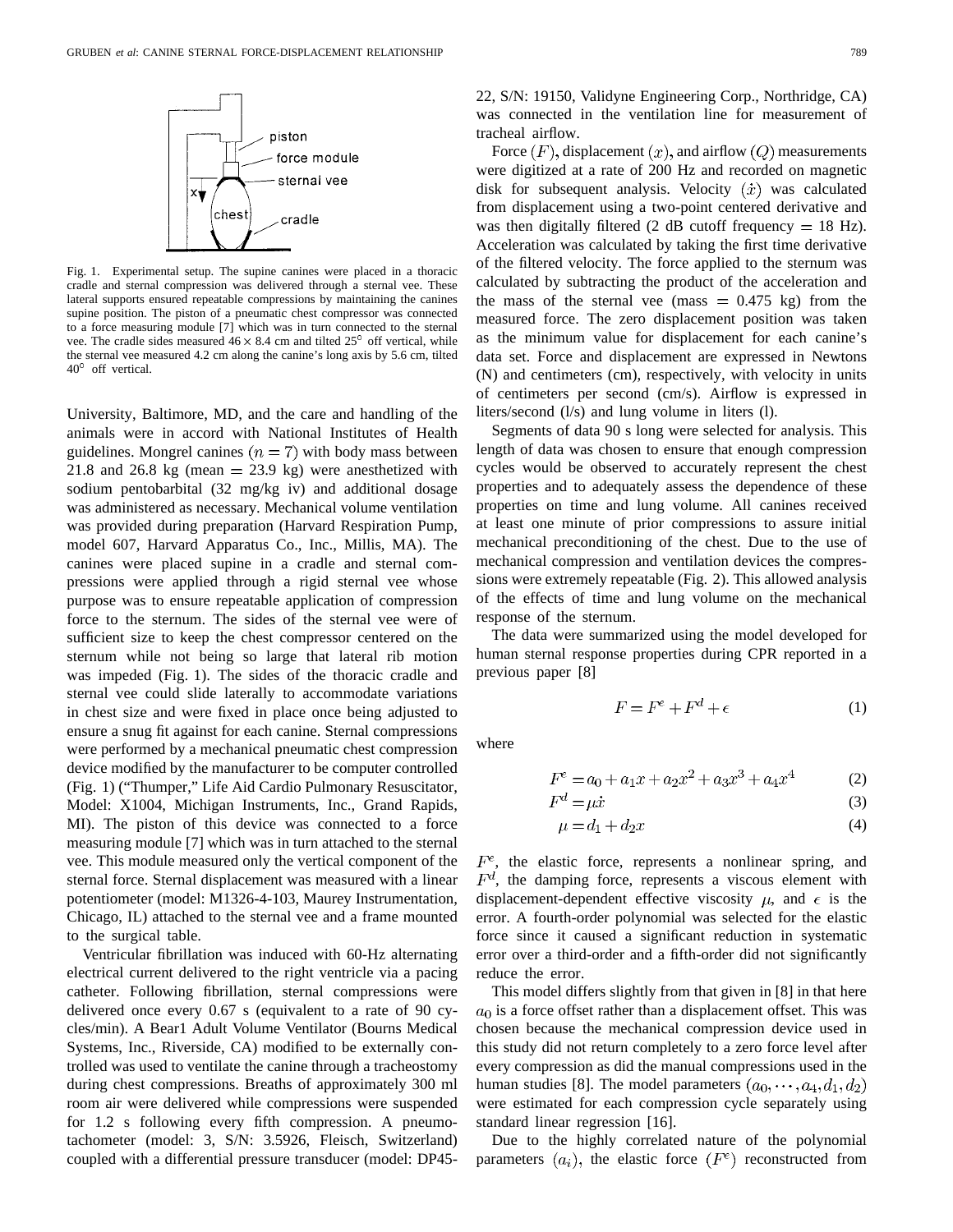these parameters was also represented by a four-segment linear spline [8] whose parameters are more independent:

$$
\tilde{F}^e = \begin{cases} k_0 + k_1 x, & \text{when } 0 \le F^e < 20N \\ 20 + k_2 (x - x_1), & \text{when } 20 \le F^e < 100N \\ 100 + k_3 (x - x_2), & \text{when } 100 \le F^e < 300N \\ 300 = k_4 (x - x_3), & \text{when } 300 \le F^e. \end{cases}
$$
(5)

Here  $x_1 = (20 - k_0)/k_1, x_2 = x_1 + 80/k_2$ , and  $x_3 =$  $x_2 + 200/k_3$ . These elastic spline parameters  $k_i$  ( $I = 0$  to 4) provide an approximation of the chest's stiffness in the four force ranges. The elastic and damping properties at the lowest displacements are given by  $k_1$  and  $d_1$ , respectively. The other elastic spline parameters describe the chest stiffness at higher displacements and the damping parameter  $d_2$  describes the dependence of the damping on displacement. The procedure used to estimate the elastic spline parameters from the elastic polynomial parameters is described in the Appendix.

This results in a set of seven parameters  $(k_0, k_1, k_2,$  $k_3, k_4, d_1, d_2$  for each compression cycle for each canine. These parameters change from cycle to cycle and in order to describe this variability, we introduce additional notation. The entire set of parameters for a single canine may be represented as  $k_{0j}, k_{1j}, k_{2j}, k_{3j}, k_{4j}, d_{1j}, d_{2j}$   $(j = 1, 2, \dots, 100)$ . The index,  $j$ , is the compression cycle number.

Each compression cycle occurs at a particular time

$$
t_i, j = 1, 2, \cdots, 100
$$
 (6)

where  $t_j$  is the time at the beginning of each of the 100 compression cycles which were performed during the 90 s of acquired data (Fig. 2). This is the time elapsed since the beginning of the data set (i.e.,  $t_1 = 0$  s,  $t_2 \approx 0.67$  s,  $\cdots, t_6 \approx 4.55$  s,  $\cdots$ ). The beginning of a compression cycle was defined as 0.05 s before the time of peak sternal velocity. This was used as a more reliable marker of the time in which sternal force begins to increase. Each data set consists of 100 compression cycles because this is the number that are contained in the analyzed 90 s data segment.

To quantify the degree of lung inflation at the beginning of each compression cycle we introduce the following:

$$
V_j = \begin{cases} 0, & \text{when } j = 5n - 4 \\ V_{j-1} = \int_{t_{j-1}}^{t_j} Q \, dt, & \text{when } j \neq 5n - 4 \end{cases} \tag{7}
$$

where  $V_i$  is the change in lung volume from the beginning of the first compression cycle in the current ventilation cycle to the beginning of the current compression cycle (Fig. 2). Here,  $n$  is the ventilation cycle number to which the *j*th compression cycle belongs  $(n = 1, 2, \dots, 20)$ . For example, the first five compression cycles  $(j = 1, 2, 3, 4, 5)$  are part of the first ventilation cycle  $(n = 1)$  and compression cycles 6–10  $(j = 6,$ 7, 8, 9, 10) belong to the second ventilation cycle  $(n = 2)$ . Thus, the 100 compression cycles that occur in the 90 s of analyzed data, will contain 20 ventilation cycles.

To summarize the manner in which the lung volume changed with each of the five compressions of each ventilation cycle a further variable was calculated for each canine

$$
\overline{V}_p = \frac{\sum_{i=1}^{20} V_{5(i-1)+p}}{20} \qquad p = 1, 2, 3, 4, 5. \tag{8}
$$

Here  $\overline{V}_p$  is the mean lung volume change at the beginning of each of the five compression cycles making up a ventilation cycle. Because  $V_j$  is zero for the first compression after a ventilation,  $V_p = 0$ , and the rest are  $\langle 0 \rangle$  because the lungs had a net loss of volume with each compression.

The dependence of the parameters  $(k_{0j}, k_{1j}, k_{2j}, k_{3j},$  $(k_{4j}, d_{1j}, d_{2j})$  on time and changes in lung volume was examined and was best described by the following equations:

$$
k_{mj} = \kappa_{0m} + \kappa_{1m} t_j + \kappa_{2m} V_j, \qquad m = 0, 1, 2, 3, 4
$$
  

$$
d_{mj} = \delta_{0m} + \delta_{1m} t_j + \delta_{2m} V_j, \qquad m = 1, 2.
$$
 (9)

Standard least squares regression was used to estimate the parameters  $(\kappa_{0m}, \kappa_{1m}, \kappa_{2m}, \delta_{0m}, \delta_{1m}, \delta_{2m})$  for each canine. These parameters have the following interpretation:  $\kappa_{0m}$  is the estimated value of the parameter  $k<sub>m</sub>$  at the beginning of the data set  $(t_1 = 0)$  and at the beginning of ventilation cycle  $(V_i = 0)$ , i.e., just after the inflation of the lungs;  $\kappa_{1m}$ describes the dependence of the parameter  $k_m$  on time once the dependence on lung volume has been accounted for; and  $\kappa_{2m}$  describes the dependence of the parameter  $k_m$  on lung volume once the dependence on time has been accounted for. Similarly for the  $\delta$  parameters.

The position to which the chest recoils when applied force is at a minimum just before each compression will be called the minimum displacement  $(x_i^{\min})$  for that compression. This value changes through the duration of CPR and is also dependent on the volume of air in the lungs. To quantify these relationships the following equation was used:

$$
x_j^{\min} = \gamma_1 t_j + \gamma_2 V_j \qquad j = 1, 2, \cdots, 100. \tag{10}
$$

The parameter  $\gamma_1$  indicates the rate at which the minimum displacement changes with time and the parameter  $\gamma_2$  indicates the effect of lung volume on the sternal position.

Student's t distribution [16] was used in all statistical tests.

## III. RESULTS

Sample data showing two complete ventilation cycles and the associated ten compression cycles from one of the canines is displayed in Fig. 2. Sternal force and displacement, tracheal airflow and lung volume change as well as the difference between the measured force and that predicted from the model are all plotted versus time. The dynamic relationship between the force and displacement can be more easily visualized in a plot of force versus displacement [Fig. 2(lower panel)]. For each canine the maximum force, maximum displacement, and maximum absolute velocity were calculated and are summarized here:  $410 \pm 18.4$  N,  $4.22 \pm 0.426$  cm, and  $60.0 \pm 7.49$ cm/s (mean  $\pm$  standard deviation,  $n = 7$ ), respectively. The force required to accelerate the sternal vee during its largest acceleration was approximately 10 N, which is 2.5% of the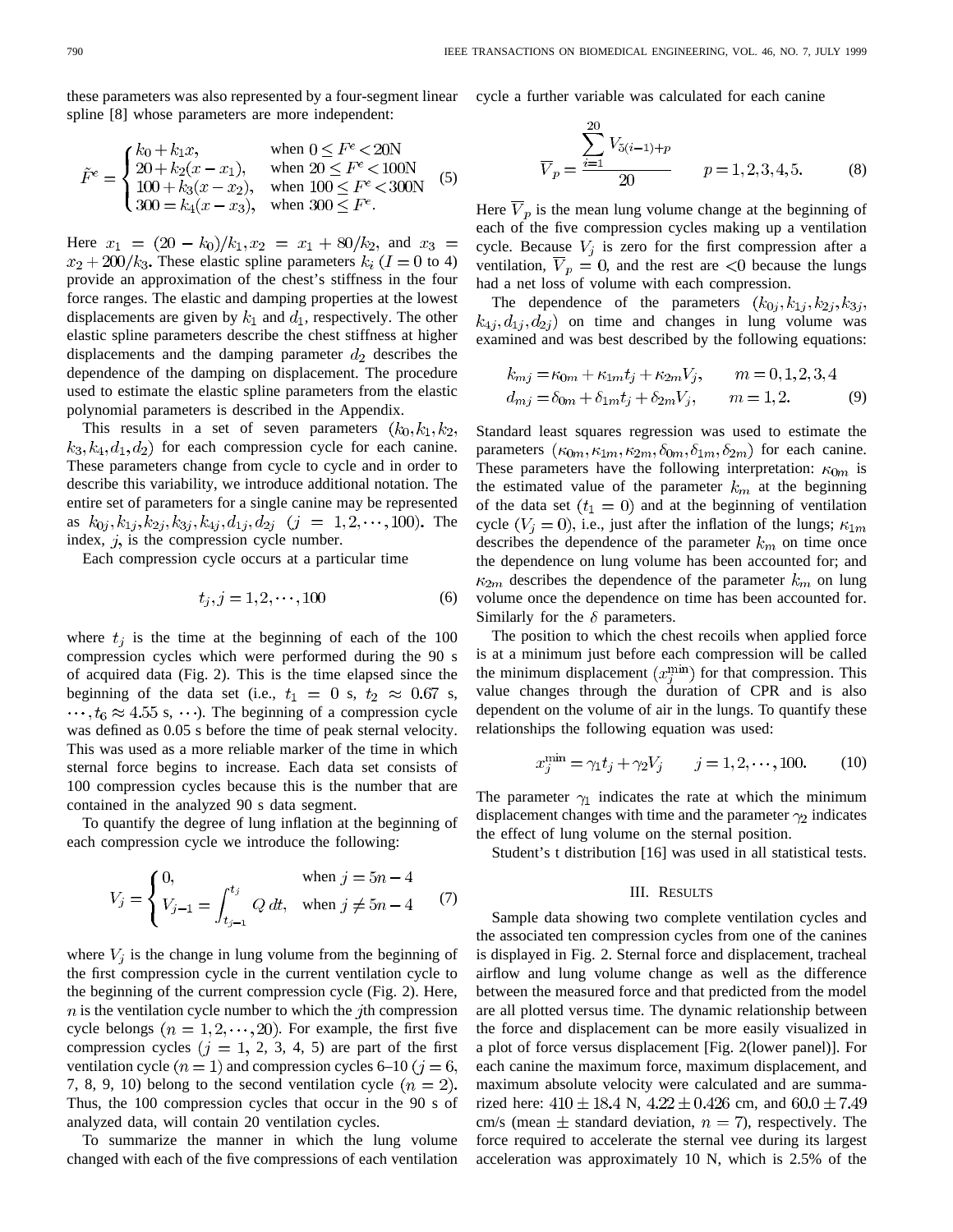

Fig. 2. Sample data. (a) These measurements of sternal force  $(F)$  and displacement  $(x)$ , and tracheal airflow  $(Q)$  are a subset of the analyzed data from canine #4. A compression cycle (upper panel) begins 0.05 s before the point of maximum sternal velocity and continues until the beginning of the next cycle except for the fifth cycle after a ventilation which is the same length as the other cycles ( $\approx 0.67$  s). A ventilation cycle (upper panel) consists of five compression cycles followed by a ventilation for a total duration of  $\approx 4.55$  s. The fourth panel shows the change in lung volume which is calculated by integrating the air flow in the third panel. The fifth panel displays the error  $(\epsilon)$  which is the difference between the measured force and that predicted from the model.

maximum force applied to the sternum. This peak acceleration occurs at the beginning of the compression cycle and is of brief duration, its rise from zero and return to zero lasting approximately 50 ms.

The ability of the model to describe the data can be assessed by considering the error plotted in Fig. 2 (fifth panel). The magnitude of this error is quantified by the coefficient of determination [8]  $r^2$ , which had a minimum value of 0.997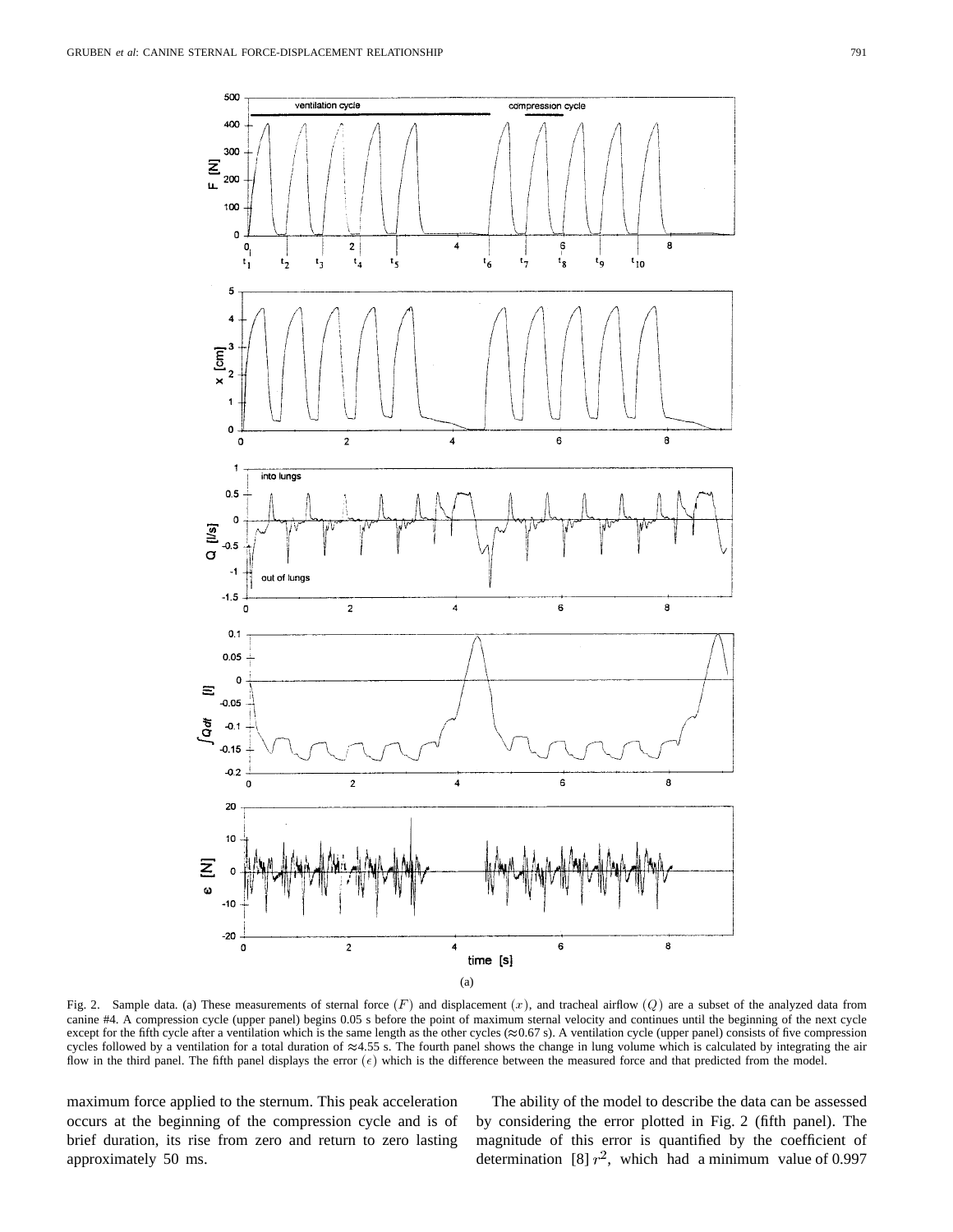| TABLE I                                                                  |  |  |  |  |  |  |
|--------------------------------------------------------------------------|--|--|--|--|--|--|
| PARAMETER ESTIMATES. (a) MEAN PARAMETER VALUES FOR ALL CANINES, (b) MEAN |  |  |  |  |  |  |
| PARAMETER VALUES FOR ALL CANINES EXCEPT #1, AND (c) PARAMETER UNITS      |  |  |  |  |  |  |

|                                                                                                                                |                                                    |                                                                                          | m                                                                                                             |                                              |                                              |
|--------------------------------------------------------------------------------------------------------------------------------|----------------------------------------------------|------------------------------------------------------------------------------------------|---------------------------------------------------------------------------------------------------------------|----------------------------------------------|----------------------------------------------|
| parameter                                                                                                                      | $\mathbf{0}$                                       | $\mathbf{1}$                                                                             | $\overline{c}$                                                                                                | 3                                            | $\overline{4}$                               |
| $\kappa_{0m}$<br>$\kappa_{1m}$<br>$\kappa_{2m}$<br>$\delta_{0m}$<br>$\delta_{1m}$                                              | $-3.63$<br>$-0.0518$<br>44.9                       | 31.5<br>0.00349*<br>$-9.72*$<br>0.497<br>$-0.001706$                                     | 63.5<br>$-0.0115*$<br>$9.24*$<br>0.852<br>$0.0000166*$                                                        | 143<br>$-0.0172*$<br>$-65.6$                 | 227<br>0.141<br>$-193*$                      |
| $\delta_{2m}$<br>$\gamma_1$<br>$\gamma_2$                                                                                      | 0.00164<br>$-2.60$                                 | 2.76                                                                                     | $-0.0604$                                                                                                     |                                              |                                              |
|                                                                                                                                |                                                    | (a)                                                                                      |                                                                                                               |                                              |                                              |
|                                                                                                                                | m                                                  |                                                                                          |                                                                                                               |                                              |                                              |
| parameter                                                                                                                      | $\mathbf{0}$                                       | 1                                                                                        | $\overline{c}$                                                                                                | 3                                            | 4                                            |
| $\kappa_{0m}$<br>$\kappa_{1m}$<br>$\kappa_{2m}$<br>$\delta_{0m}$<br>$\delta_{1m}$<br>$\delta_{2m}$<br>$\gamma_1$<br>$\gamma_2$ | $-3.37$<br>$-0.0496$<br>23.1<br>0.00164<br>$-2.60$ | 31.6<br>0.00728†<br>1.20†<br>0.424<br>$-0.00142$<br>1.70                                 | 62.4<br>$-0.0160\dagger$<br>$1.11\dagger$<br>0.840<br>$-0.000103\dagger$<br>$-0.0739$                         | 144<br>$-0.0250\dagger$<br>$-37.6$           | 228<br>0.114<br>$-83.8$                      |
|                                                                                                                                |                                                    | (b)                                                                                      |                                                                                                               |                                              |                                              |
|                                                                                                                                | m                                                  |                                                                                          |                                                                                                               |                                              |                                              |
| parameter                                                                                                                      | $\boldsymbol{0}$                                   | $\mathbf{1}$                                                                             | $\overline{2}$                                                                                                | 3                                            | $\overline{4}$                               |
| $\kappa_{0m}$<br>$\kappa_{1m}$<br>$\kappa_{2m}$<br>$\delta_{0m}$<br>$\delta_{1m}$<br>$\delta_{2m}$<br>$\gamma_1$<br>$\gamma_2$ | ${\bf N}$<br>N/s<br>N/1<br>cm/s<br>cm/1            | N/cm<br>$N/(cm \cdot s)$<br>$N/(cm \cdot 1)$<br>$N \cdot s/cm$<br>N/cm<br>$N$ $s/(cm 1)$ | N/cm<br>$N/(cm \cdot s)$<br>$N/(cm \cdot 1)$<br>$N \cdot s/cm^2$<br>N/cm <sup>2</sup><br>$N \cdot s/(cm^2.1)$ | N/cm<br>$N/(cm \cdot s)$<br>$N/(cm \cdot 1)$ | N/cm<br>$N/(cm \cdot s)$<br>$N/(cm \cdot 1)$ |

(c)

\* Not significantly different than zero  $(p < 0.05, n = 7)$ .<br>
† Not significantly different than zero  $(p < 0.05, n = 6)$ .



Fig. 2. (*Continued*). (b) Force versus displacement loops are traversed in a clockwise manner illustrating the dynamic relationship between these measurements. This panel illustrates the high degree of repeatability which is representative of all the data acquired.

indicating that most of the variation in the force has been described by the model.

Mean values over the seven canines of the  $\kappa$  and  $\delta$  parameter estimates are presented in Table I(a). Canine #1 had  $\kappa_{2m}$  and  $\delta_{2m}$  values (excluding  $\delta_{22}$ ) which were significantly different than the mean of the other canines  $(p<0.0001)$  and thus was excluded from the mean parameters given in Table I(b). The  $\kappa_{0m}$  and  $\delta_{0m}$  values are interpreted as the representative estimates of  $k_m$  and  $d_m$ , respectively, for the first compression of a ventilation cycle. The  $\kappa_{1m}$  and  $\delta_{1m}$  values indicate the dependence of the parameter estimates on time, while the  $\kappa_{2m}$ and  $\delta_{2m}$  values indicate the dependence on lung volume. The values which were not significantly different than zero are indicated in the table.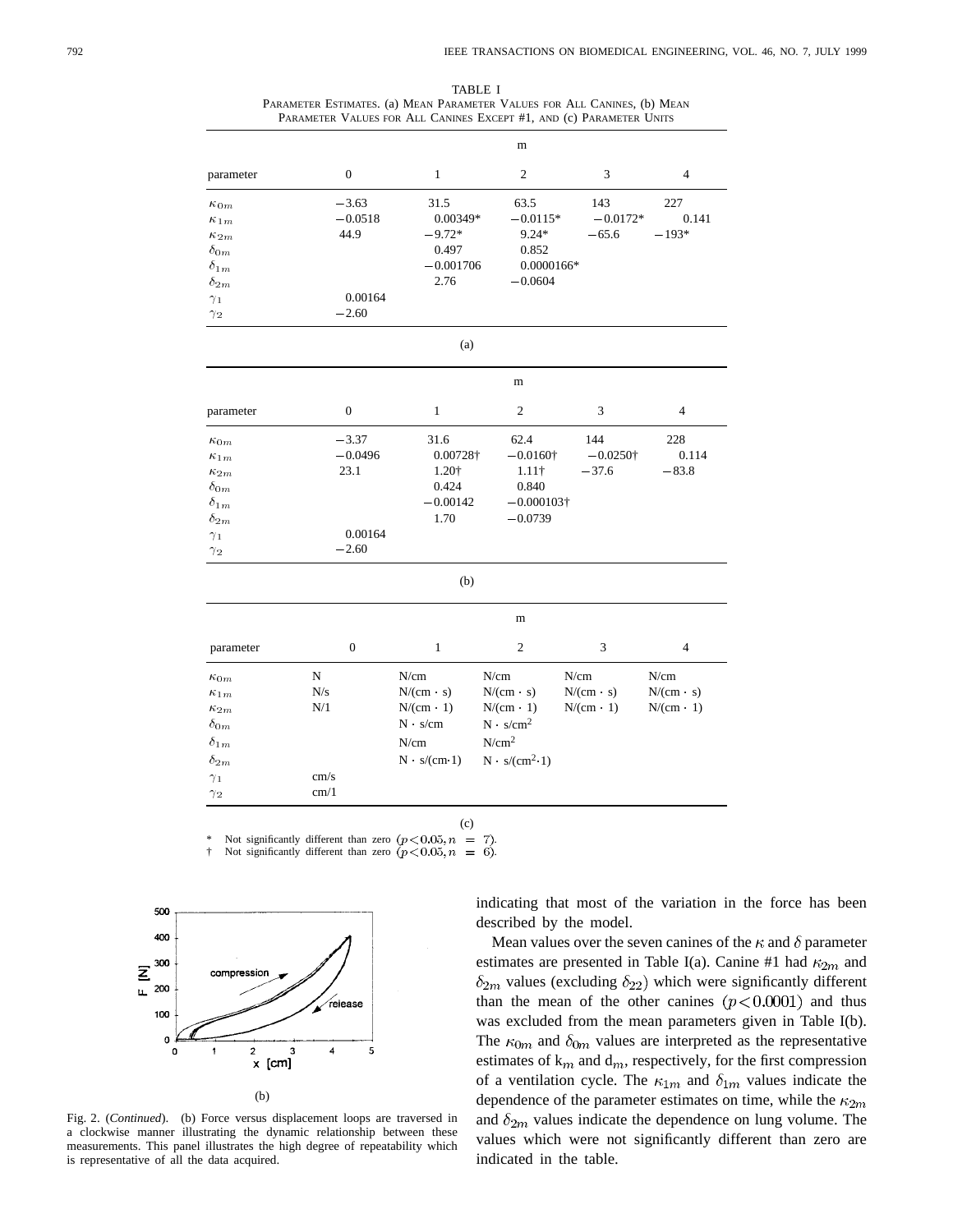

Fig. 3. Lung volume change. The change in lung volume  $\overline{V}_p$  [see (8)] is plotted here versus compression cycle number  $p$ , within the ventilation cycle. Each line represents the data from an individual canine (identified by number), and the heavy line is the mean of the seven canines.



Fig. 4. Canine–human parameter comparison. The human parameters from a previous paper [8] along with the equivalent canine parameters from this study are presented graphically. The values used for the canines are the  $\kappa_{0m}$ and  $\delta_{0m}$  values which represent the first compression in a ventilation cycle. The elastic spline parameters are on the left and the damping parameters are on the right. The similarity in both the mean and the variation of each of the parameters is evident. Only the parameter  $\kappa_{04}$  (k<sub>4</sub> for humans) was significantly different between the humans and the canines ( $p < 0.025$ ). The units for the parameters are given in Table I(c).

The manner in which lung volume changed with compressions is illustrated in Fig. 3. As expected, the greatest change occurs with the first compression although the second and third compression also significantly reduce the volume. By the fourth compression the lung volume has nearly reached a steady state except in canine #2.

In order to compare the sternal response properties of humans and canines,  $\kappa_{0m}$  and  $\delta_{0m}$  were chosen as parameters representative of each canine. These are compared graphically with the corresponding human parameters [8] in Fig. 4. Only the  $\kappa_{04}$  (k<sub>4</sub> for humans) parameter was significantly different  $(p<0.025)$ , with the humans being slightly higher indicating a stiffer chest at higher displacements.



Fig. 5. Canine–human mechanical properties comparison. The elastic force  $[\bar{F}^e$ , see (5)] curves calculated from the canine and human mean values (Table I(b) and [8]) are plotted versus displacement in the upper panel. The damping parameters are represented in the lower panel in plots of damping coefficient ( $P\mu$ ) [see (4)] versus displacement. The five canine curves correspond to the five compressions in a ventilation cycle with the arrows indicating the progression from cycle one to five.

To represent a typical human the following values were used  $(k_0 = 0 N, k_1 = 37.4 N/cm, k_2 = 66.8 N/cm, k_3 = 136 N/cm,$ and  $k_4 = 282$  N/cm [8]). To calculate canine parameters for each of the five compression cycles in a ventilation cycle the following equations were used.

$$
k_{mp} = \kappa_{0m} + \kappa_{2m} \overline{V}_p, \qquad m = 0, 1, 2, 3, 4 \quad p = 1, 2, 3, 4, 5
$$
  

$$
d_{mp} = \delta_{0m} + \delta_{2m} \overline{V}_p, \qquad m = 1, 2 \quad p = 1, 2, 3, 4, 5 \tag{11}
$$

where  $p$  is the compression cycle number within a ventilation cycle. These values were used in (5) and (4) to create the curves shown in Fig. 5. These lines represent the elastic and damping properties of the chests. The multiple curves shown for the canine reflect the influence of lung volume. The progression from compression one to five within the ventilation cycle is indicated by the arrows.

# IV. DISCUSSION

This study characterized the dynamics of the canine sternum during laboratory mechanical CPR using a model developed to describe the dynamics of the human sternum during clinical manual CPR. The model is viscoelastic in nature and the elastic element becomes more stiff while the viscous element becomes more viscous with increasing displacement. This model was able to describe the canine data as well as it did the human data and the mechanical parameters characterizing the two species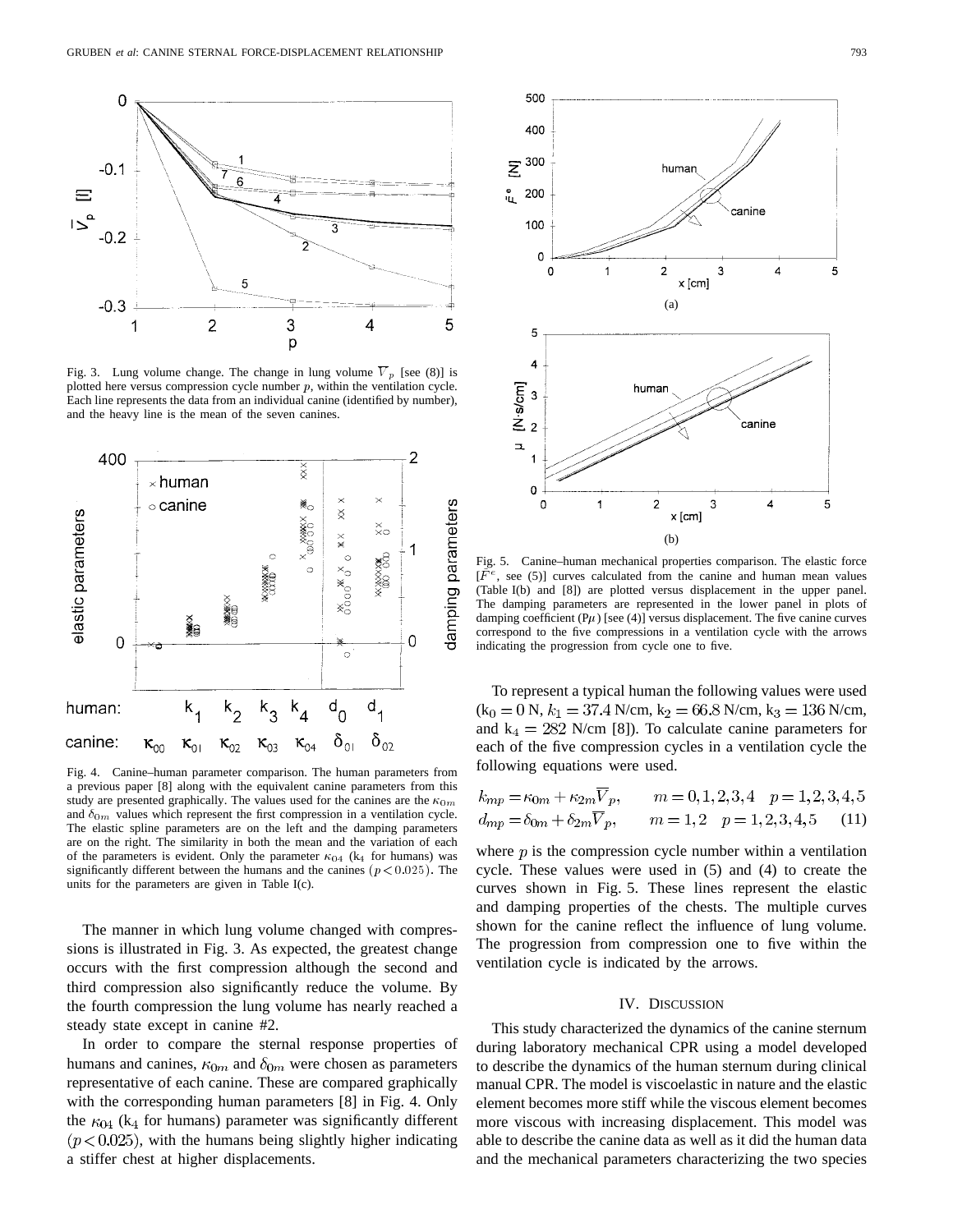were similar. Similarity between human and canine thoracic mechanical behavior has also been reported by Kikuchi *et al.* [11], though their study involved the isolated canine rib cage.

The mechanical properties of biological tissues are known to vary with the frequency at which they are perturbed. Since the force waveform applied to the sternum during this study was stereotypical of those used during CPR, the properties found in this study are applicable to the study of CPR mechanics, but should not be generalized to all frequencies.

The position to which the chest recoils when force is removed  $(x^{\min})$  varied during the course of compressions on each canine. Likely causes were lung air volume changes, blood volume shifts, and changes in chest material properties. During a ventilation cycle the recoil position increased with each compression, failing to return to the starting point of the previous compression (Fig. 2). A ventilation then restored the recoil position to near its initial position. This position  $(x^{\min})$ was inversely related to changes in lung volume (Table I,  $\gamma_2$ ) (Fig. 3). In addition to this variation, there was also a tendency for  $x^{\text{min}}$  to increase with time (Table I,  $\gamma_1$ ). It was not possible in this study to distinguish whether it was changes in material properties or a slow decrease in lung volume or thoracic blood volume which was responsible for this behavior, though it seems likely that all may have contributed. The reason that this could not be discerned from the present data is discussed later.

The  $\kappa_{2m}$  and  $\delta_{2m}$  parameter estimates (excluding  $\delta_{22}$ ) for canine #1 were significantly different than the mean of the other canines. All other data from this canine appeared unremarkable and the reason for this canines unusual relationship with lung volume changes could not be discerned. This prompted the exclusion of this canine in the creation of Table I-B in order to provide a more reliable summary of the canine parameters. Thus, the principal difference between Table I(a) and (b) occurs in these parameters.

The parameters displayed graphically in Fig. 4 show a great degree of overlap between the humans and canines. The similarity in location and variability of the values is apparent. Comparison of the elastic spline and damping parameters between canines and humans indicated no significant difference except in the parameter  $\kappa_{04}$ . This is evident in Fig. 5 where it can be seen that the curves are nearly parallel with the exception of the upper segment of the elastic spline. Despite the canine curves being consistently lower than the humans in Fig. 5, the variation among individuals in both populations is large enough that this difference is not significant.

The estimate of  $\kappa_{00}$  is less than zero (Table I and Fig. 4) due to the use of a linear spline to approximate a polynomial curve which approaches zero force at low displacements. Thus, this is an artifact of the linearization and not actual negative force. Likewise, one canine had some nonlinearity in its viscous behavior which resulted in a negative  $\delta_{01}$  value (Fig. 4). This gave a negative damping coefficient for only a small fraction of the compression cycle because of the damping coefficient's dependence on displacement.

The parameters in Table I indicate that as time progressed the elastic force and damping decreased  $(\kappa_{10}, \delta_{11})$  and there was a slight increase in the elastic stiffness at the highest displacements  $(\kappa_{14})$ . Once again it is not possible to distinguish whether these were the result of tissue conditioning, a slow change in lung volume, or some other effect.

The analysis of lung volume effects used the change in lung volume rather than the absolute lung volume for three reasons. 1) The change in lung volume was calculated by integration of air flow and any small errors in the zero level of the air flow signal would accumulate yielding large errors in volume after many cycles. Thus, the volume was zeroed at the beginning of each ventilation cycle. 2) To evaluate how lung volume affected the changes in mechanical parameters it was not necessary to measure the total lung volume but only the relative changes in volume. 3) The greatest changes in lung volume took place during each compression cycle and during ventilation itself. Whatever change in lung volume took place over many ventilation cycles was likely to be small compared to the compression cycle changes and would have been difficult to measure without more sophisticated measurement systems. In the analysis done here, such changes are lumped into the timedependence terms  $(\kappa_{1m}, \delta_{1m})$  in equation nine which takes into account lung volume changes over time as well as other time-dependent changes in tissue elasticity and damping.

The elastic force decreased with each compression during a ventilation cycle as evidenced by the curves in Fig. 5 and the  $\kappa_{20}$  values in Table I. The stiffness of the chest at the highest displacements increased through the ventilation cycle ( $\kappa_{23}$ ) and  $\kappa_{24}$ , Table I, Fig. 5). The damping coefficient decreased through the ventilation cycle though its dependence on displacement remained unchanged ( $\delta_{21}$  and  $\delta_{22}$ , Table I, Fig. 5). This effect of the lung volume on the mechanical properties of the chest was consistent across all the canines studied.

The model presented here contains a damping term which increases with compression of the chest. Since much of this damping was hypothesized to come from the motion of the abdominal and thoracic viscera whose effect on the sternal mechanics may be augmented with depth of sternal displacement, the present model was formulated with a damping coefficient which varied with sternal *displacement* rather than *force*. However, due to the forcing function used here it was not possible to distinguish whether the changes in the damping varied with force or displacement. Thus, the important aspect of the damping in this model is that it increases with compression of the chest, which may be a stressor strain-related phenomenon.

One of the unique aspects of the model presented here is its displacement-dependent damping. The elastic portion of this model could also be considered dependent on displacement as the stiffness increases with displacement. Thus, *both* the elastic and damping properties increase with displacement. A model applied to various thoracic tissues in which the elastic and damping properties varied together and seem to be coupled has been reported by others [11], [6], [12]. The parameter used by these authors to relate the elastic and damping properties, hysteresivity  $(\eta)$ , was calculated according to (12)

$$
\eta = \frac{1.5 \text{ cycle}}{\text{s}} \cdot \frac{2\pi \text{ rad}}{\text{cycle}} \cdot \frac{\mu}{k}.
$$
 (12)

For each of the four spline force ranges the hysteresivity was calculated using the average canine values from Table 1-B. The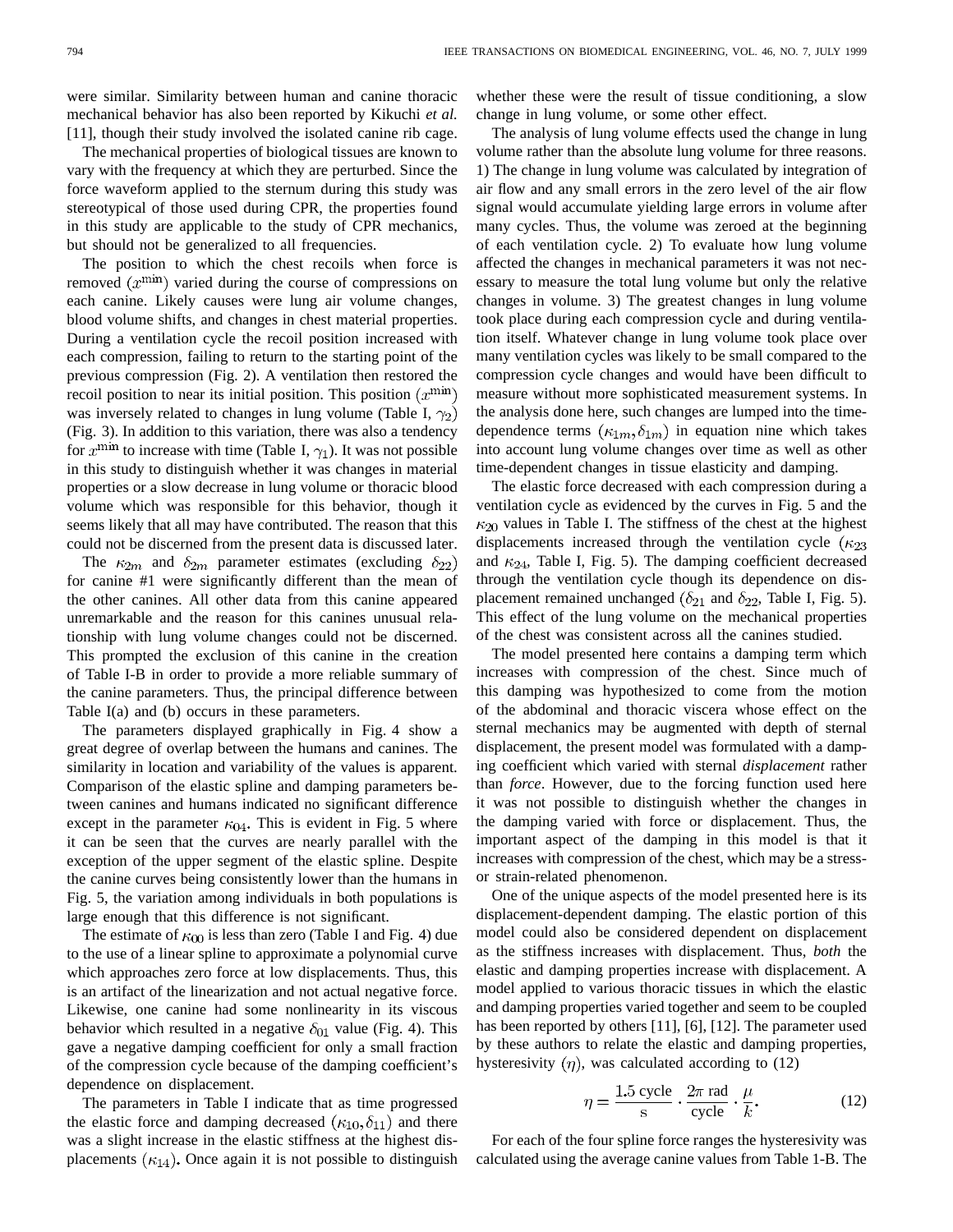values varied from 0.14–0.23 which fall in the range of values reported by Kikuchi [11]. Despite significant differences in the form of these models they both may be attempting to describe a common behavior.

The phenomenological model of sternal dynamics presented here provides a characterization of both the human and canine chest which may be useful in further modeling of manual CPR. The elastic properties of the chests were found to be highly nonlinear while the damping properties were augmented by a linear function of displacement. The similarity of the thoracic mechanical properties of the two species was remarkable considering the differences in thoracic anatomy. The manner in which sternal forces produce intrathoracic pressures is dependent on the mechanical properties of the thorax. This study provides direct quantitative evidence that the canine and human chests respond similarly to sternal compressions and thus supports the continued use of canines as models for human CPR.

#### APPENDIX

## Estimation of Elastic Spline Parameters

After the elastic polynomial parameters were estimated, the elastic force was calculated and used in the estimation of the elastic spline parameters. The elastic spline parameters were not estimated directly from the data because the nonphysiological discontinuities in the spline would bias the estimation of the damping parameters. The elastic spline parameters were estimated for each canine by first calculating  $F^e$  (from the estimated  $a_i$ ) at each of 100 evenly spaced displacement values within the valid displacement range for each compression cycle. This set of displacement  $(x_i)$  and elastic force  $F^e(x)$  $x_i$ ) values represents the elastic force curve as modeled with the fourth order polynomial (2). The four segment linear spline which best fit this data was determined by estimating the spline parameters with the Levenberg–Marquardt nonlinear regression algorithm (15) which minimized the expression below

$$
\sum_{i=1}^{100} \left[ \tilde{F}^e(x = x_i) - \left( a_0 + a_1 x_i + a_2 x_i^2 + a_3 x_i^3 + a_4 x_i^4 \right) \right]^2.
$$
\n(13)

#### **REFERENCES**

- [1] *Textbook of Advanced Cardiac Life Support*, 2nd ed. Dallas, TX: American Heart Association, 1987, pp. 1–3.
- [2] C. F. Babbs, and K. Thelander, "Theoretically optimal duty cycles for chest and abdominal compression during external cardiopulmonary resuscitation," *Acad. Emerg. Med.*, vol. 2, pp. 698–707, 1995.
- [3] N. C. Chandra, J. E. Tsitlik, H. R. Halperin, A. D. Guerci, and M. L. Weisfeldt, "Observations of hemodynamics during human cardiopulmonary resuscitation," *Crit. Care Med.*, vol. 18, pp. 929–934, 1990.
- [4] H. G. Deshmukh, M. H. Weil, C. V. Gudipati, R. P. Trevino, J. Bisera, and E. C. Rackow, "Mechanism of blood flow generated by precordial compression during CPR, I. studies on closed chest precordial compression," *Chest*, vol. 95, pp. 1092–1099, 1989.
- [5] M. P. Feneley, G. W. Maier, J. W. Gaynor, S. A. Gall, J. A. Kisslo, J. W. Davis, and J. S. Rankin, "Sequence of mitral valve motion and transmitral blood flow during manual cardiopulmonary resuscitation in dogs," *Circ.*, vol. 76, pp. 363–375, 1987.
- [6] J. J. Fredberg, and D. Stamenović, "On the imperfect elasticity of lung tissue," *J. Appl. Physiol.*, vol. 67, pp. 2408–2419, 1989.
- K. G. Gruben, J. Romlein, H. R. Halperin, and J. E. Tsitlik, "System for mechanical measurements during cardiopulmonary resuscitation in humans," *IEEE Trans. Biomed. Eng.*, vol. 37, pp. 204–210, 1990.
- [9] H. R. Halperin, J. E. Tsitlik, A. D. Guerci, E. D. Mellitis, H. R. Levin, A.-Y. Shi, N. Chandra, and M. L. Weisfeldt, "Determinants of blood flow to vital organs during cardiopulmonary resuscitation in dogs," *Circ.*, vol. 73, pp. 539–550, 1986.
- [10] H. R. Halperin, J. E. Tsitlik, R. Beyar, N. Chandra, and A. D. Guerci, "Intrathoracic pressure fluctuations move blood during CPR: Comparison of hemodynamic data with predictions from a mathematical model," *Ann. Biomed. Eng.*, vol. 15, pp. 385–403, 1987.
- [11] Y. Kikuchi, D. Stamenović, and S. H. Loring, "Dynamic behavior of excised dog rib cage: Dependence on muscle," *J. Appl. Physiol.*, vol. 70, pp. 1059–1067, 1991.
- [12] T. Nicolai, C. J. Lanteri, and P. D. Sly, "Inherent coupling of elastic and dissipative behavior of the lung through a viscoelastic time constant," *J. Appl. Physiol.*, vol. 74, pp. 2358–2364, 1993.
- [13] N. A. Paradis, B. G. Martin, M. G. Goetting, J. M. Rosenberg, E. P. Rivers, T. J. Appleton, and R. M. Nowak, "Simultaneous aortic, jugular bulb, and right atrial pressures during cardiopulmonary resuscitation in humans: Insights into mechanics," *Circ.*, vol. 80, pp. 361–368, 1989.
- [14] W. H. Press, B. P. Flannery, S. A. Teukolsky, and W. T. Vetterling, *Numerical recipes in C: The art of scientific computing*. New York: Cambridge Univ. Press, 1990, pp. 542–547.
- [15] M. L. Weisfeldt and H. R. Halperin, "Cardiopulmonary resuscitation: Beyond cardiac massage," *Circ.*, vol. 74, pp. 443–448, 1986.
- [16] R. J. Wonnacott and T. H. Wonnacott, *Introductory Statistics*. New York: Wiley, 1985, pp. 228–240, 595–596.



**Kreg G. Gruben** (S'89–M'91) received the B.S. degree in agricultural engineering from the University of Illinois, Urbana, in 1985 and the Ph.D. degree in biomedical engineering from The Johns Hopkins University, Baltimore, MD, in 1993, followed by a postdoctoral fellowship in surgical robotics at Johns Hopkins and IBM.

Since 1994, he has been an Assistant Professor in the department of Kinesiology at the University of Wisconsin-Madison. He is also affiliated with the departments of Biomedical Engineering and

Mechanical Engineering. His research interests in the area of biomechanics currently entail the control of limb motion and the loading that results during constrained motion exercise.



**Henry R. Halperin** (M'78) received the B.S. degree in physics with highest distinction from Purdue University, Lafayette, IN, in 1971. He received the M.A. degree in physics from the University of California, Berkeley, in 1972. He received the M.D. degree from Louisiana State University, New Orleans, in 1977.

He is currently an Associate Professor of Medicine and Biomedical Engineering at the Johns Hopkins Medical Institutions. He was a summer Research Assistant at Argonne National Laboratory,

Argonne, IL and Lawrence Livermore Laboratory, Livermore, CA, in 1970 and 1971, respectively. He was a Medical Resident at Louisiana State University from 1977 to 1980, and a Fellow in Cardiology at The Johns Hopkins Hospital from 1981 to 1984. He serves on the editorial board of the journal *Resuscitation*, is a member of the national American Heart Association Advanced Cardiac Life Support Committee, and is the Director of the Johns Hopkins Hospital CPR team. He has over 100 publications and is coeditor of *Cardiac Arrest: The Science and Practice of Resuscitation Medicine* (Baltimore, MD: Williams and Wilkins, 1996). His current research interests include cardiopulmonary resuscitation, electrophysiology, and magnetic resonance imaging.

Dr. Halperin is a member of Phi Beta Kappa, an Established Investigator of the American Heart Association, and a McClure Fellow of The Johns Hopkins University Applied Physics Laboratory.